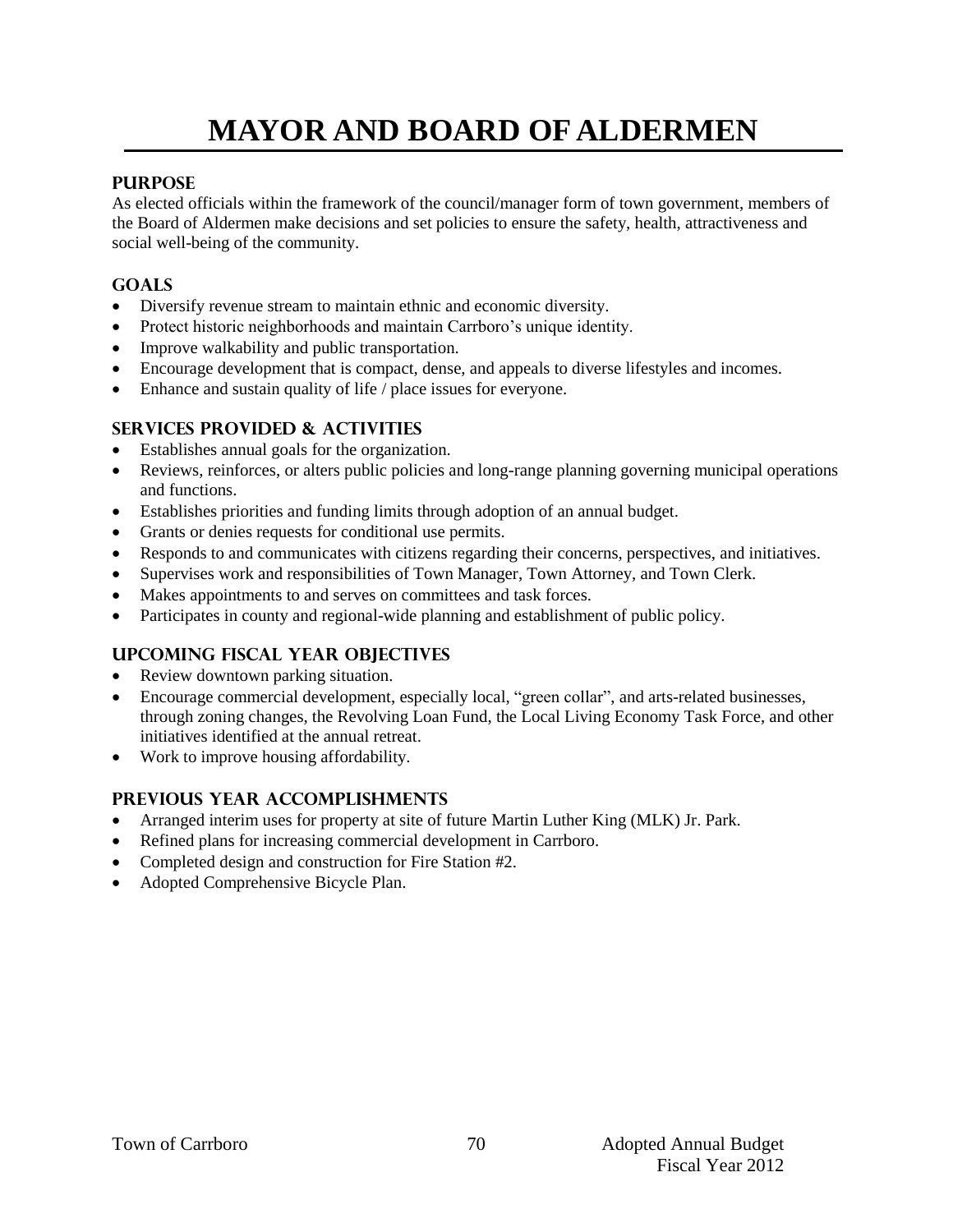#### **Budget summary MAYOR AND BOARD OF ALDERMEN - DEPARTMENTAL TOTAL**

|                       | 2008-09       | 2009-10       | 2010-11        | 2011-12        | % CHANGE            |
|-----------------------|---------------|---------------|----------------|----------------|---------------------|
|                       | <b>ACTUAL</b> | <b>ACTUAL</b> | <b>ADOPTED</b> | <b>ADOPTED</b> | <b>2011/12 FROM</b> |
|                       |               |               | <b>BUDGET</b>  | <b>BUDGET</b>  | 2010/11             |
|                       |               |               |                |                |                     |
| <b>SUMMARY</b>        |               |               |                |                |                     |
|                       |               |               |                |                |                     |
| PERSONNEL             | 110,828       | 110.914       | 119,086        | 119,086        | 0%                  |
| <b>OPERATIONS</b>     | 141.254       | 143.545       | 162,650        | 179,150        | 10%                 |
| <b>CAPITAL OUTLAY</b> |               |               |                |                | <b>O%</b>           |
|                       |               |               |                |                |                     |
| <b>TOTAL</b>          | 252,082       | 254,459       | 281,736        | 298,236        | 6%                  |
|                       |               |               |                |                |                     |
|                       |               |               |                |                |                     |

| <b>AUTHORIZED PERMANENT POSITIONS</b> | <b>FY2008-09</b> | <b>FY2009-10</b> | FY2010-11 | <b>FY2011-12</b> |
|---------------------------------------|------------------|------------------|-----------|------------------|
| <b>FULL-TIME POSITIONS</b>            |                  |                  |           |                  |
| <b>PART-TIME POSITIONS</b>            |                  |                  |           |                  |
| <b>TOTAL</b>                          |                  |                  |           |                  |

# **Changes in budget from prior year adopted budget**

Changes in operating costs reflect the addition of the Fall 2011 election costs (\$16,500).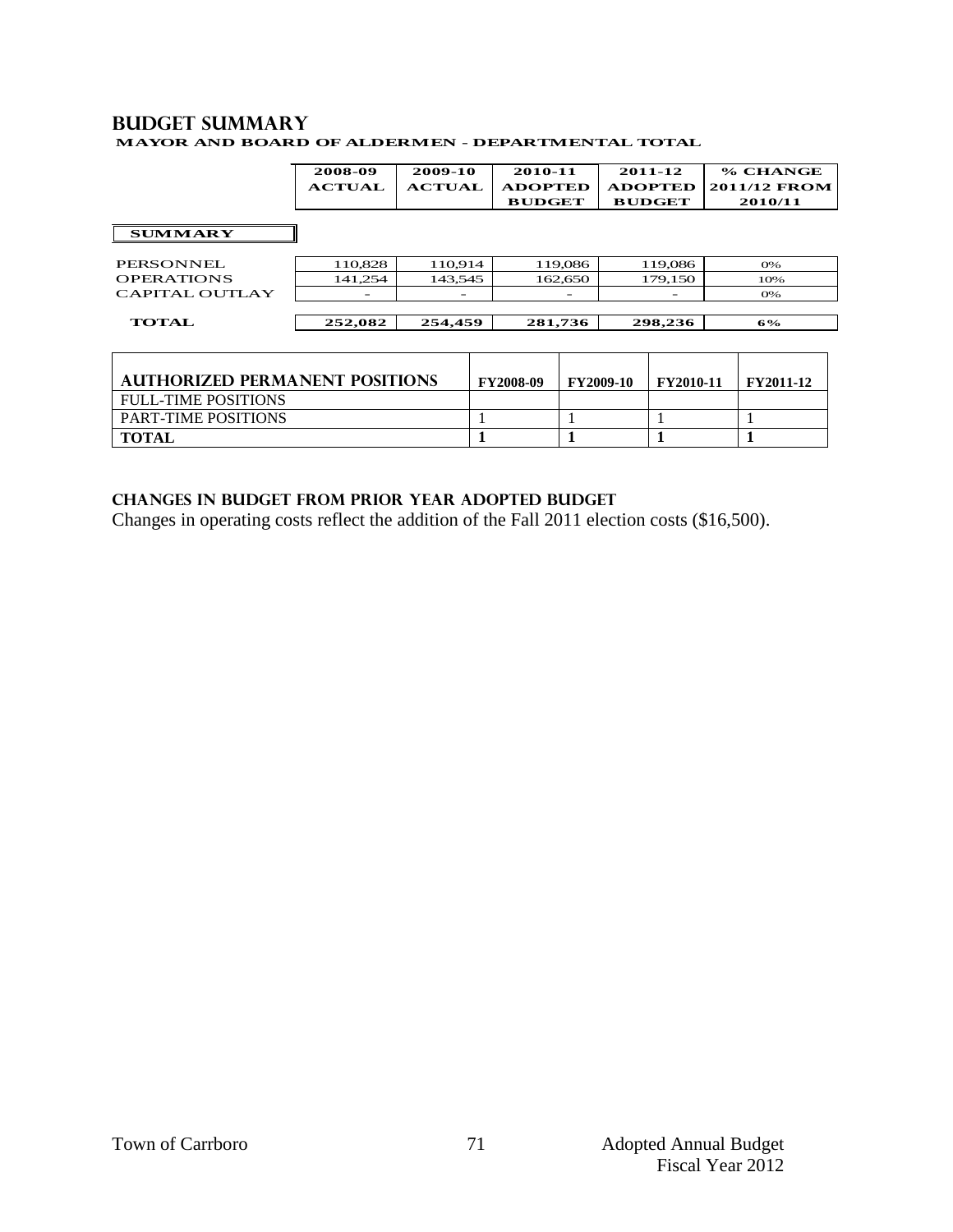# **ADVISORY BOARDS AND COMMISSIONS**

#### **PURPOSE**

The Advisory Boards and Commissions advise the Board of Aldermen on issues and policy decisions as provided for in the Carrboro Town Code.

### **Services provided & activities**

- Review and make comments to the Board of Aldermen on proposed policies, plans and ordinances.
- Make recommendations to the Board of Aldermen as to the need for policies and ordinances.

### **Budget summary ADVISORY BOARDS/COMMISSIONS - DEPARTMENTAL TOTAL**

|                       | 2008-09<br><b>ACTUAL</b> | 2009-10<br><b>ACTUAL</b> | 2010-11<br><b>ADOPTED</b><br><b>BUDGET</b> | 2011-12<br><b>ADOPTED</b><br><b>BUDGET</b> | % CHANGE<br><b>2011/12 FROM</b><br>2010/11 |
|-----------------------|--------------------------|--------------------------|--------------------------------------------|--------------------------------------------|--------------------------------------------|
| <b>SUMMARY</b>        |                          |                          |                                            |                                            |                                            |
| <b>PERSONNEL</b>      | -                        |                          | $\overline{\phantom{a}}$                   | -                                          | 0%                                         |
| <b>OPERATIONS</b>     | 7,791                    | 8,892                    | 12,750                                     | 11,800                                     | $-7%$                                      |
| <b>CAPITAL OUTLAY</b> | -                        |                          |                                            |                                            | 0%                                         |
| <b>TOTAL</b>          | 7,791                    | 8,892                    | 12,750                                     | 11,800                                     | $-7\%$                                     |

#### **changes in budget from prior year adopted budget**

Based on actual expenses for the past several years, the Advisory Board budget has been decreased as follows: Planning Board (\$200), Board of Adjustment (\$50), Transportation Advisory Board (\$200), Northern Transition Area Advisory Committee (\$100), Greenway Committee (\$200), and Environmental Advisory Board (\$200).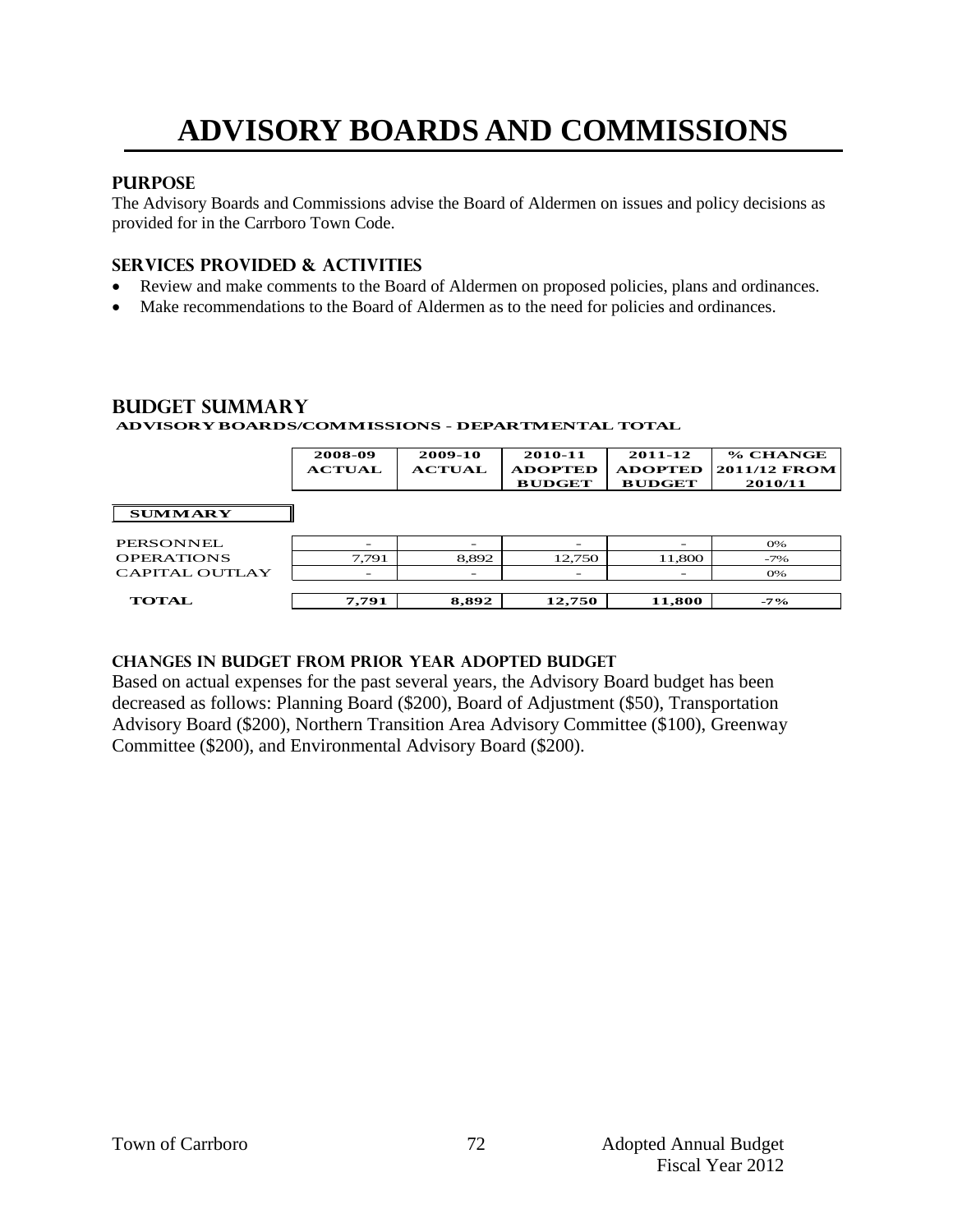# **GOVERNANCE SUPPORT**

# **PURPOSE**

This budget supports local and regional agencies providing community services or information vital to the execution of Board of Aldermen priorities.

# **Budget summary**

#### **GOVERNANCE SUPPORT - DEPARTMENTAL TOTAL**

|                   | 2008-09<br><b>ACTUAL</b> | 2009-10<br><b>ACTUAL</b> | 2010-11<br><b>ADOPTED</b><br><b>BUDGET</b> | 2011-12<br><b>ADOPTED</b><br><b>BUDGET</b> | % CHANGE<br><b>2011/12 FROM</b><br>2010/11 |
|-------------------|--------------------------|--------------------------|--------------------------------------------|--------------------------------------------|--------------------------------------------|
| <b>SUMMARY</b>    |                          |                          |                                            |                                            |                                            |
| PERSONNEL         | -                        | -                        | -                                          |                                            | 0%                                         |
| <b>OPERATIONS</b> | 250,696                  | 259,472                  | 266,003                                    | 268.541                                    | 1%                                         |
| CAPITAL OUTLAY    | $\overline{\phantom{a}}$ | $\overline{\phantom{a}}$ | $\overline{\phantom{a}}$                   | -                                          | 0%                                         |
| <b>TOTAL</b>      | 250,696                  | 259,472                  | 266,003                                    | 268,541                                    | $1\%$                                      |

### **changes in budget from prior year adopted budget**

The budget reflects an increase of \$160 for Triangle J Council of Governments, \$791 for NC League of Municipalities, and \$1,587 for the Human Services Grant Program.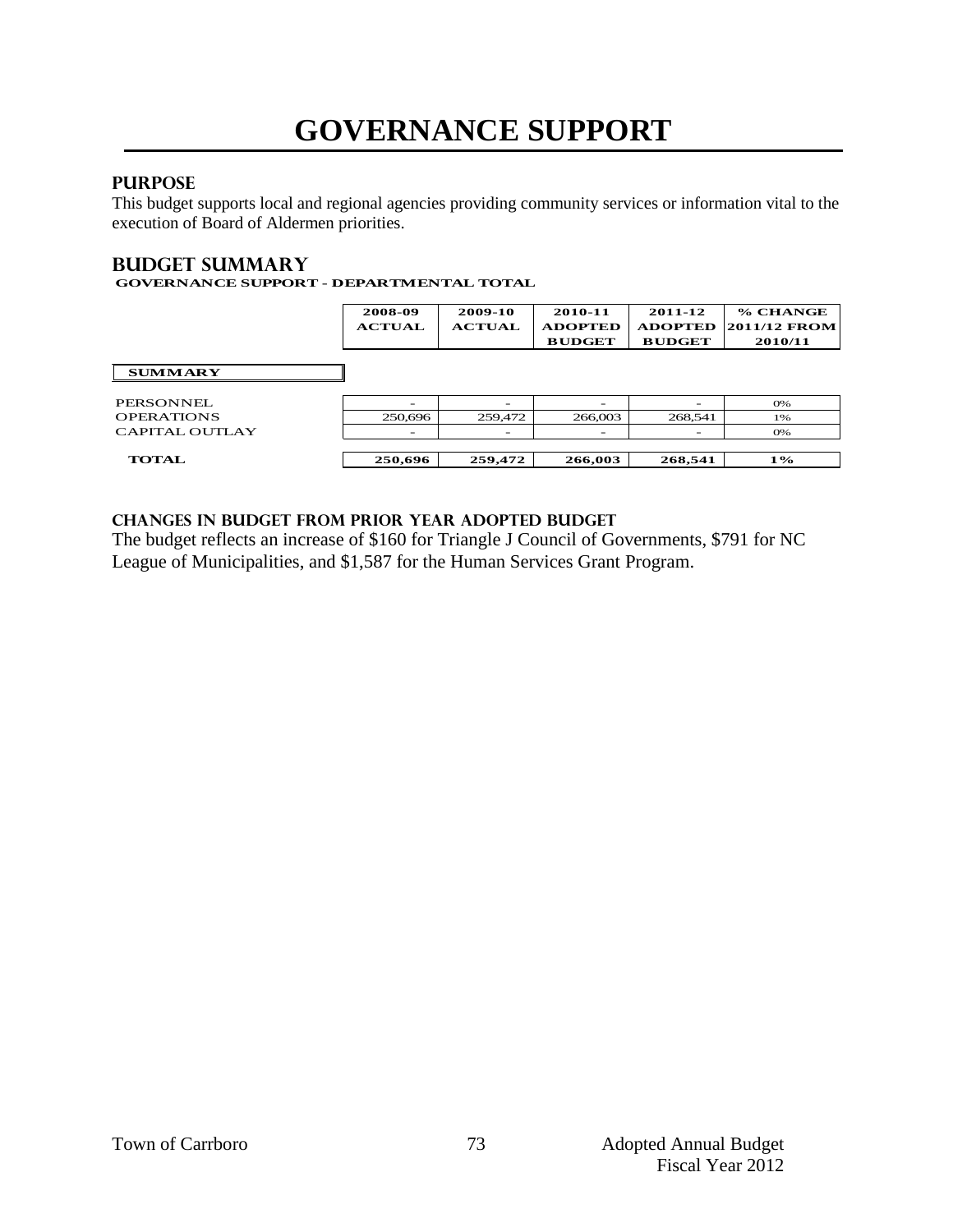# **TOWN MANAGER**

### **PURPOSE**

The Town Manager serves as primary advisor to, and implements the policies of, the Mayor and Board of Aldermen. The Town Manager communicates these policies to residents and staff, and effectively organizes and manages town staff and resources to respond to the community and residents' needs.

# **GOALS**

- To lead an organization that functions well internally and implements Board policies in a timely, effective, efficient, and friendly manner.
- To give well-informed, helpful advice to the Board on policy options and other matters.
- To facilitate effective Board action through the presentation of clear, concise agendas.
- To adhere to the professional code of ethics and always work towards the long-term best interests of the Town.
- To ensure staff satisfaction and retention

# **SERVICES PROVIDED & ACTIVITIES**

- Provides general guidance and support to town departments in achieving town-wide goals and objectives.
- Seeks capital improvement strategies to meet the needs of the town and organization.
- Studies, develops, and implements policy and program recommendations at the direction of the Board of Aldermen.
- Provides support for the Board of Aldermen.
- Represents the town's interests on local, regional, and state-wide bodies dealing with issues important to Carrboro.
- Conducts and facilitates public communication with the Mayor and Board of Aldermen, residents, employees, and other users of town services.

# **UPCOMING FISCAL YEAR OBJECTIVES**

- Look for ways to continue providing quality services in ways that minimize the impact on the property tax rate.
- Focus on Board's economic development initiatives.
- Continue Better Together process with emphasis on sustainability.

# **PREVIOUS YEAR ACCOMPLISHMENTS**

- Continued success in all areas listed in "Goals" section.
- Presented Town's "Better Together" program at North Carolina City and County Management Association Winter Conference.
- Established Energy Efficiency Revolving Loan Program using funds received in grant from Southeast Energy Efficiency Alliance (SEEA).
- Completed joint application with Town of Chapel Hill and the University of North Carolina at Chapel Hill for Google Fiber for Communities project.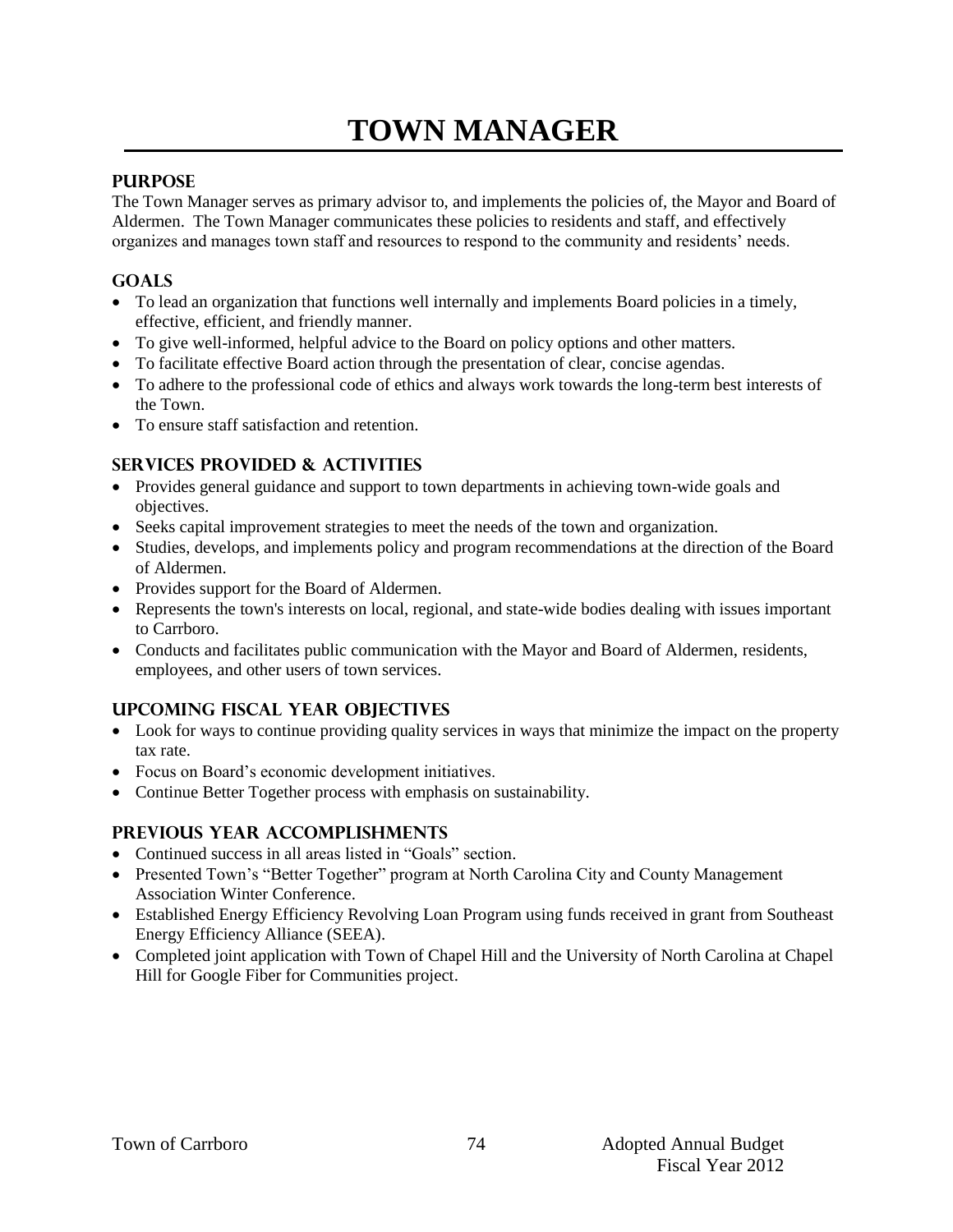### **Budget summary**

#### **TOWN MANAGER - DEPARTMENTAL TOTAL**

| 2008-09 | 2009-10       | 2010-11       | 2011-12        | % CHANGE<br>2011/12 FROM |
|---------|---------------|---------------|----------------|--------------------------|
|         |               | <b>BUDGET</b> | <b>BUDGET</b>  | 2010/11                  |
|         |               |               |                |                          |
|         |               |               |                |                          |
| 234,252 | 250,954       | 252,538       | 252,434        | 0%                       |
| 14,332  | 15,285        | 24,450        | 23,553         | $-4%$                    |
|         |               |               |                | 0%                       |
| 248,584 | 266,239       | 276,988       | 275,987        | $-4\%$                   |
|         | <b>ACTUAL</b> | <b>ACTUAL</b> | <b>ADOPTED</b> | <b>ADOPTED</b>           |

| <b>AUTHORIZED PERMANENT POSITIONS</b> | <b>FY2008-09</b> | <b>FY2009-10</b> | <b>FY2010-11</b> | <b>FY2011-12</b> |
|---------------------------------------|------------------|------------------|------------------|------------------|
| <b>FULL-TIME POSITIONS</b>            |                  |                  |                  |                  |
| <b>PART-TIME POSITIONS</b>            |                  |                  |                  |                  |
| TOTAL                                 |                  |                  |                  |                  |

### **Changes in budget from prior year adopted budget**

The Town Manager's budget decreased slightly due to the adjustment to fuel costs.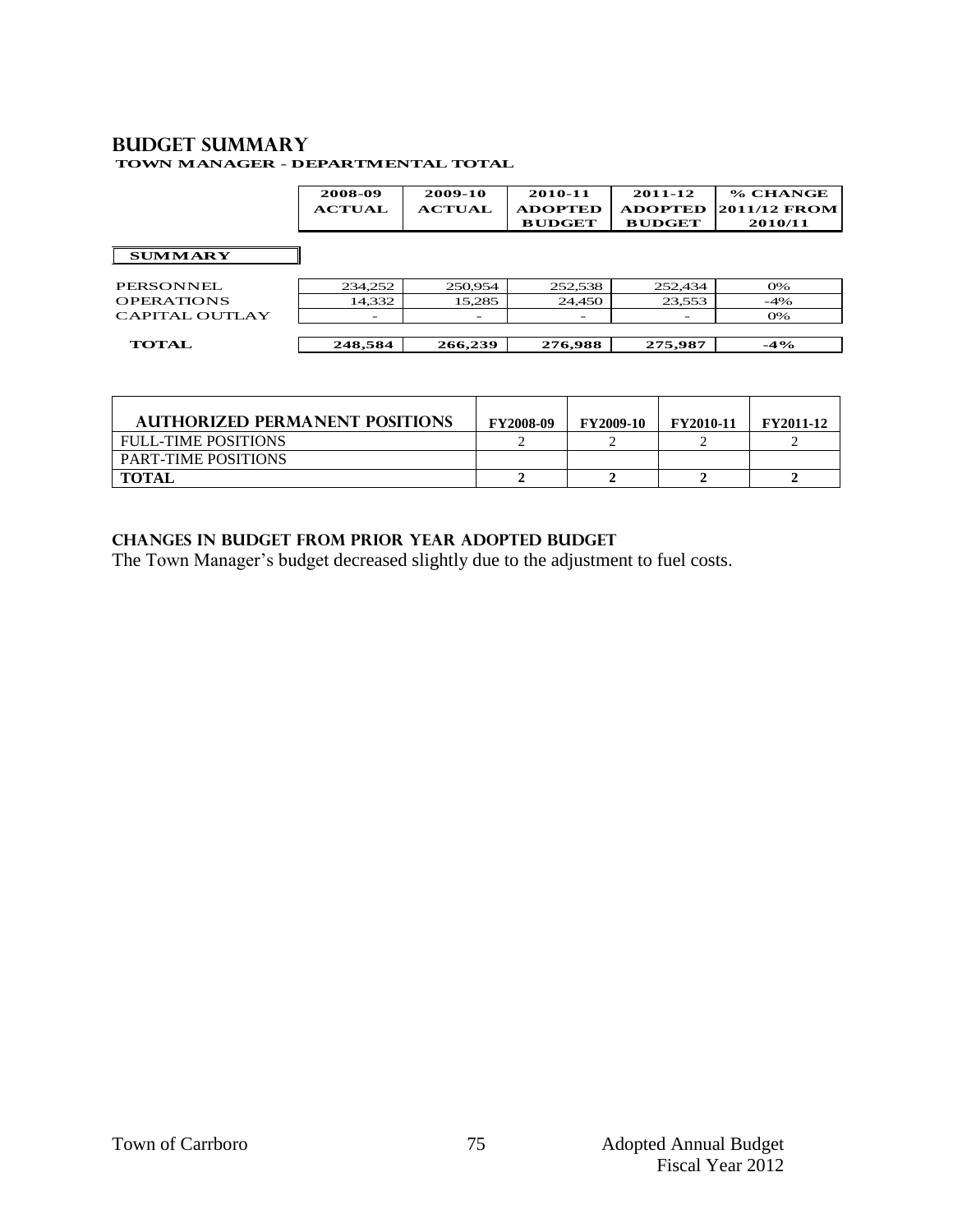# **ECONOMIC AND COMMUNITY DEVELOPMENT**

#### **PURPOSE**

The Economic and Community Development Department promotes and enhances the economic well being of Carrboro; and promotes and facilitates the development of safe, decent, and affordable housing for Carrboro residents.

#### **Goals**

- Diversify and expand the commercial tax base, to create more high paying jobs in town, and to promote the town's image as a place for businesses.
- Create synergy in the downtown through support for the arts and cultural events, promoting and supporting healthy lifestyles and creating a positive business environment for merchants and customers.
- Promote and support locally owned expanding and new start-up business with an emphasis on green and sustainable ventures.
- Provide adequate parking in the downtown to support existing and potential businesses.
- Increase the number of affordable energy efficient housing units.
- Implement the Ten Year Plan to End Homelessness.
- Provide for emergency housing rehabilitation through the Carrboro Affordable Housing Fund.

# **Services provided & activities**

- Work with all developers and new or expanding businesses to facilitate the project review process and project implementation.
- Town liaison with neighborhood associations, non-profits, local and regional partners, and business leaders.
- Administer Human Services grant program.
- Coordinate housing as an Orange County HOME Consortium member.
- Produce annual Community Resource and Visitor's Guide.
- Market Carrboro Revolving Loan Fund and the Energy Efficiency Revolving Loan Fund.

# **Upcoming Fiscal year objectives**

- Carry out recommendations of the Local Living Economy Task Force.
- Re-establish Carrboro Business Association to organize special events and business promotions i.e. ArtWalk.
- Identify, evaluate, and make recommendations to remove barriers to home based businesses.
- Evaluate Revolving Loan Fund program and make recommendations for updating process.
- Continue to market the Revolving Loan Fund and begin marketing the Energy Efficiency Revolving Loan Fund.
- Work with planning staff and UNC students to develop scope of work and schedules for developing a downtown parking plan.
- Explore Green Collar business development including services, infrastructure, and job development.
- Look for opportunities to encourage and facilitate walking and biking in the downtown.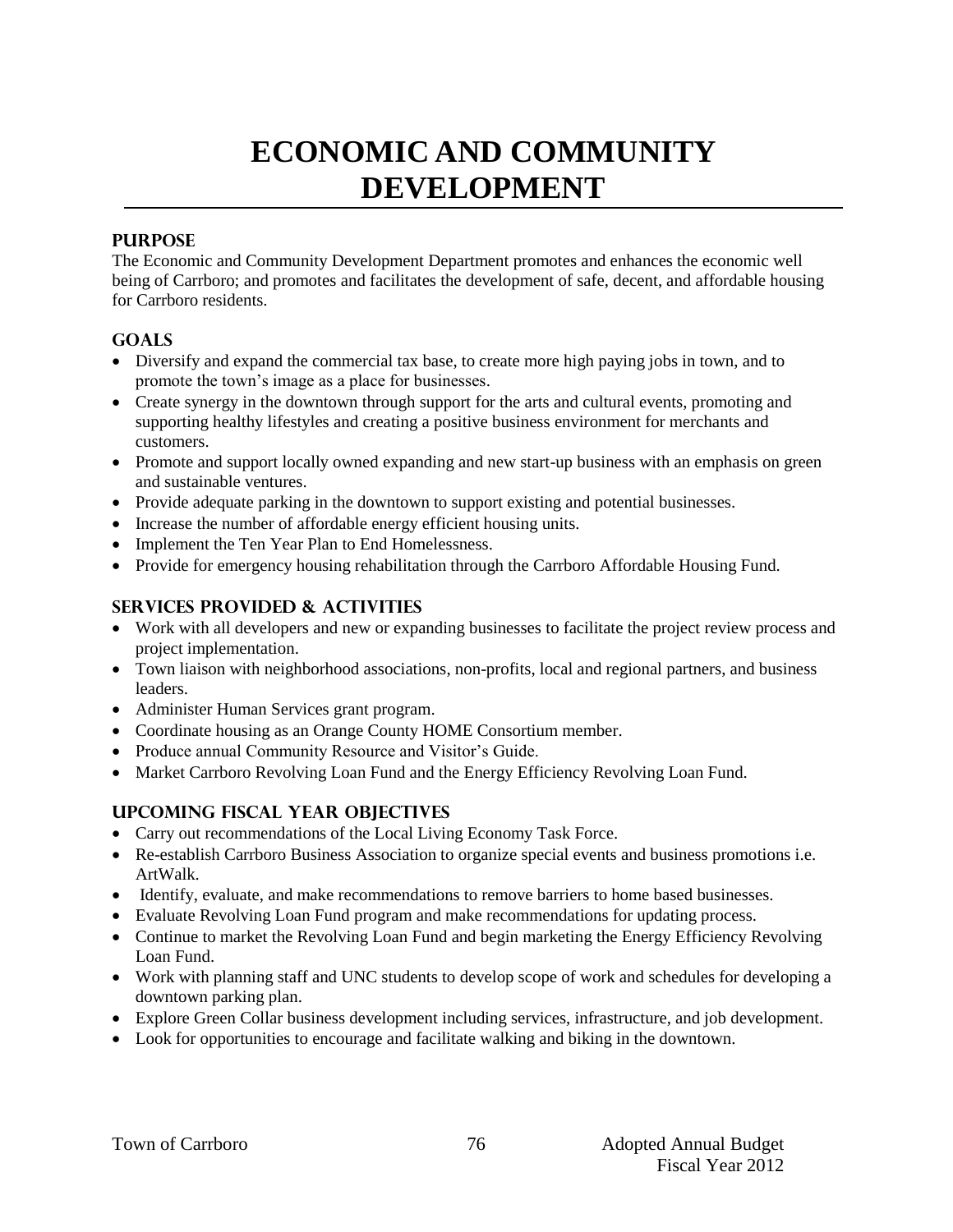- Evaluated and leased a parking lot in the central business district.
- Developed training for 60 people interested in starting small businesses in Carrboro.
- Provided a financial workshop for local businesses to address the current economic crisis.
- Facilitated approval and initial funding to support the Ten Year Plan to End Homelessness initiative.
- Funded 10 units of housing for the homeless through CASA.

|                                            | <b>FY2008-09</b> | FY2009-10     | FY2010-11        | FY2011-12        |
|--------------------------------------------|------------------|---------------|------------------|------------------|
| <b>PERFORMANCE MEASURES</b>                | <b>ACTUAL</b>    | <b>ACTUAL</b> | <b>ESTIMATED</b> | <b>PROJECTED</b> |
|                                            |                  |               |                  |                  |
| <b>Economic Development</b>                |                  |               |                  |                  |
| # Referrals for Counseling to the Small    |                  |               |                  |                  |
| <b>Business and Technology Development</b> | 38               | 32            | 30               | 40               |
| Center , SCORE, banks and other            |                  |               |                  |                  |
| resources                                  |                  |               |                  |                  |
| # One-to-One Business Counseling           | 260              | 250           | 171              | 252              |
| Amount of Loans Approved                   | \$315,540        | $\Omega$      | $\Omega$         | \$150,000        |
| <b>Business Visits</b>                     | N/A              | 364           | 160              | 251              |
| # Revolving Loan Inquiries                 | 51               | 51            | 41               | 50               |
|                                            |                  |               |                  |                  |
| <b>Affordable Housing Initiatives</b>      |                  |               |                  |                  |
| # Neighborhood Association Meetings        | $\overline{4}$   | 40            | 48               | 5                |
| # Referrals sent to Good Works             | 7                | 4             | $\Omega$         | 3                |
| <b>Housing Grant Reviews</b>               | 12               | 13            | 8                | 8                |
| # of New Affordable Housing Units          | 10               | 7             | 7                | 7                |
| Countywide (Includes Carrboro)             |                  |               |                  |                  |
| # of Affordable Rehab to Pre-existing      |                  |               |                  |                  |
| Units HOME Countywide (includes            | 44               | 40            | 42               | 40               |
| Carrboro Units)                            |                  |               |                  |                  |
| # Affordable Units for Disabled            | N/A              | 16            | 3                | 3                |
|                                            |                  |               |                  |                  |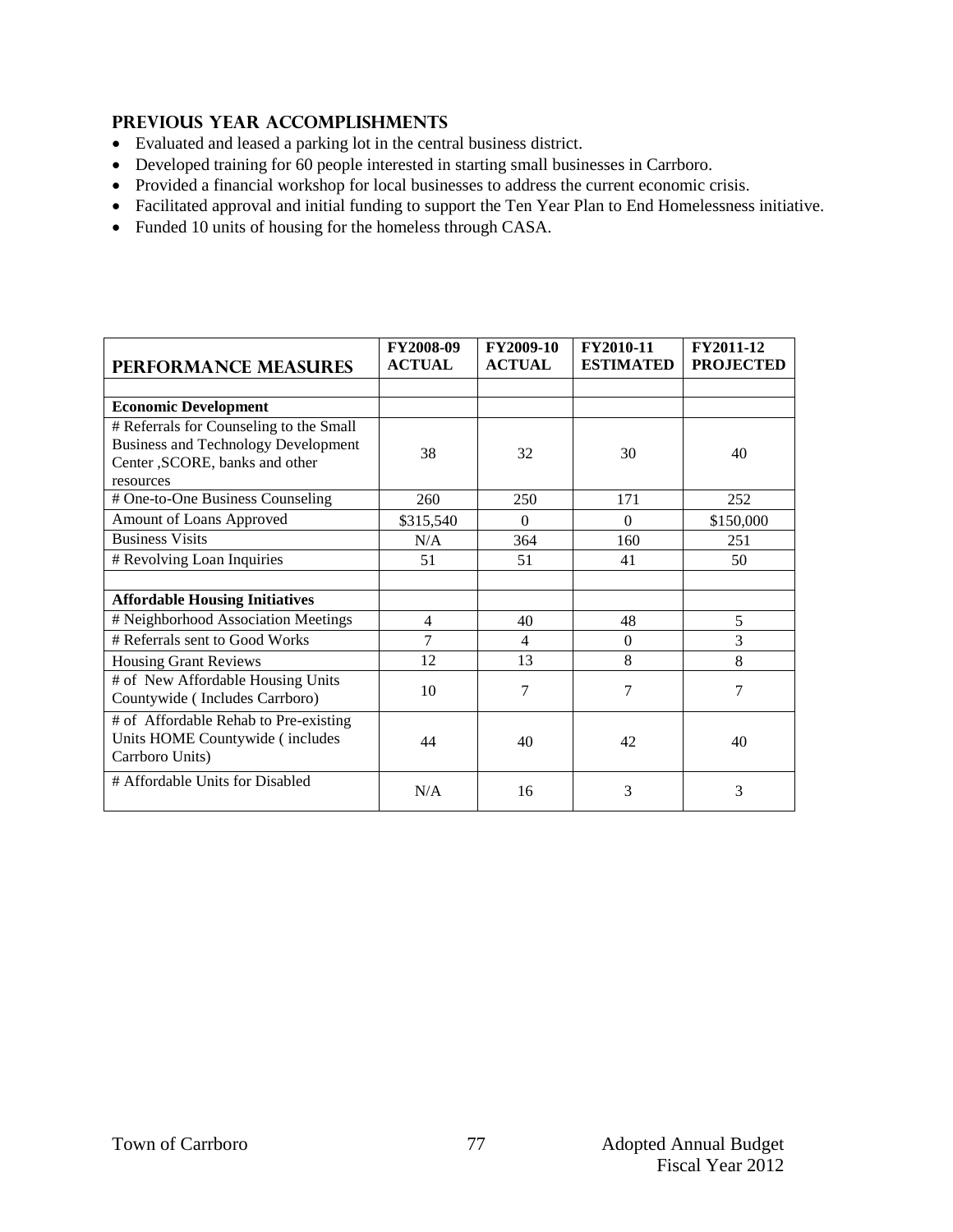# **Budget summary ECONOMIC AND COMMUNITY DEVELOPMENT - DEPARTMENTAL TOTAL 2008-09 2009-10 2010-11 2011-12 % CHANGE**

|                   | 2008-09<br><b>ACTUAL</b> | 2009-10<br><b>ACTUAL</b> | 2010-11<br><b>ADOPTED</b> | 2011-12<br><b>ADOPTED</b> | % CHANGE<br><b>2011/12 FROM</b> |
|-------------------|--------------------------|--------------------------|---------------------------|---------------------------|---------------------------------|
|                   |                          |                          | <b>BUDGET</b>             | <b>BUDGET</b>             | 2010/11                         |
| <b>SUMMARY</b>    |                          |                          |                           |                           |                                 |
| <b>PERSONNEL</b>  | 119,286                  | 120,220                  | 118,614                   | 109,625                   | $-8%$                           |
| <b>OPERATIONS</b> | 6.997                    | 30.084                   | 34.341                    | 40.979                    | 19%                             |
| CAPITAL OUTLAY    | -                        |                          | $\overline{\phantom{a}}$  |                           | 0%                              |
| <b>TOTAL</b>      | 126,283                  | 150,303                  | 152,955                   | 150,604                   | $-2\%$                          |
|                   |                          |                          |                           |                           |                                 |
|                   |                          |                          |                           |                           |                                 |

| <b>AUTHORIZED PERMANENT POSITIONS</b> | <b>FY2008-09</b> | <b>FY2009-10</b> | <b>FY2010-11</b> | <b>FY2011-12</b> |
|---------------------------------------|------------------|------------------|------------------|------------------|
| <b>FULL-TIME POSITIONS</b>            |                  |                  |                  |                  |
| <b>PART-TIME POSITIONS</b>            |                  |                  |                  |                  |
| <b>TOTAL</b>                          |                  |                  |                  |                  |

### **Changes in budget from prior year adopted budget**

The primary decrease in the Economic and Community Development budget is due to personnel changes. The addition of \$5,000 in Operations is for the Local Living Economy Initiative.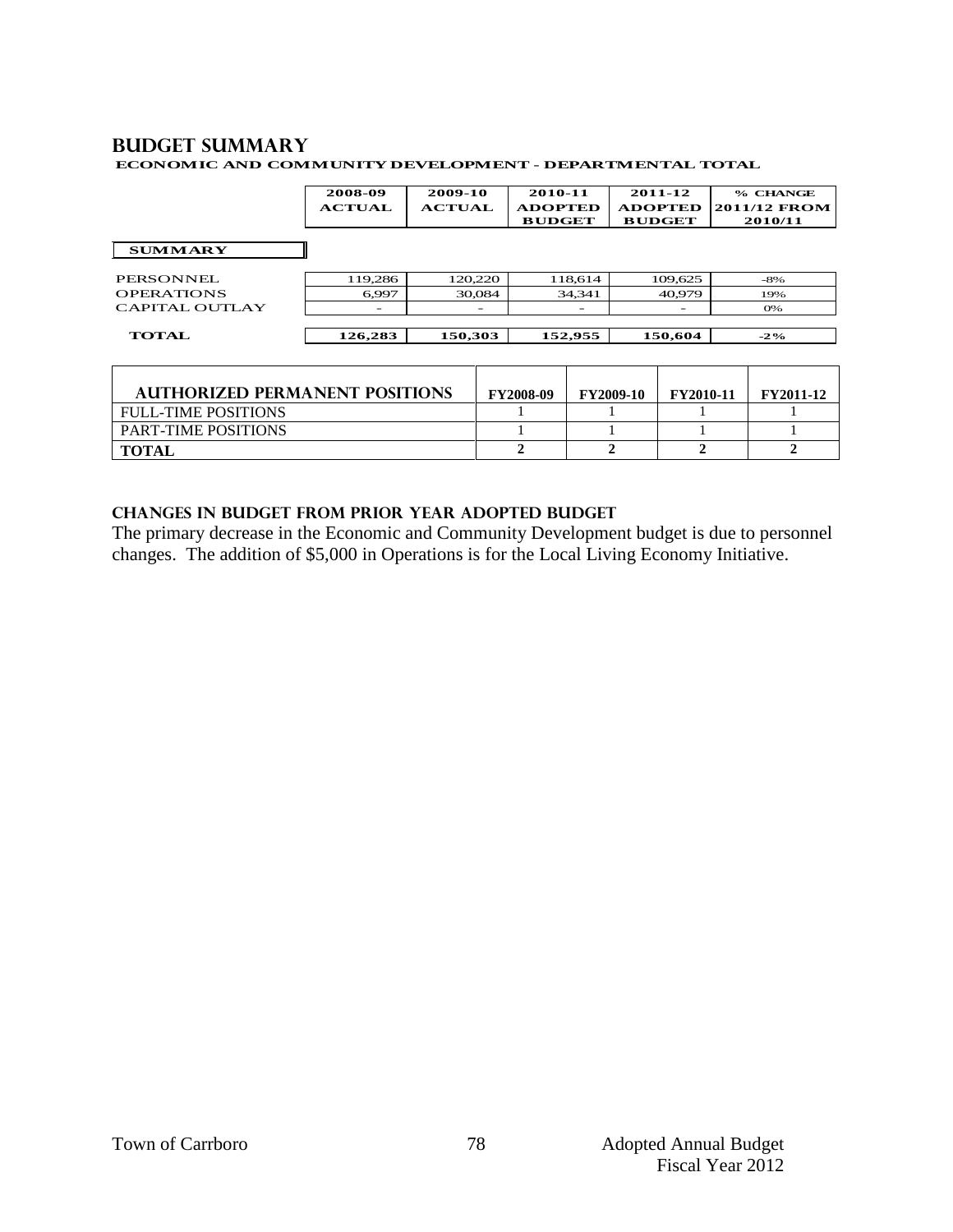This page intentionally left blank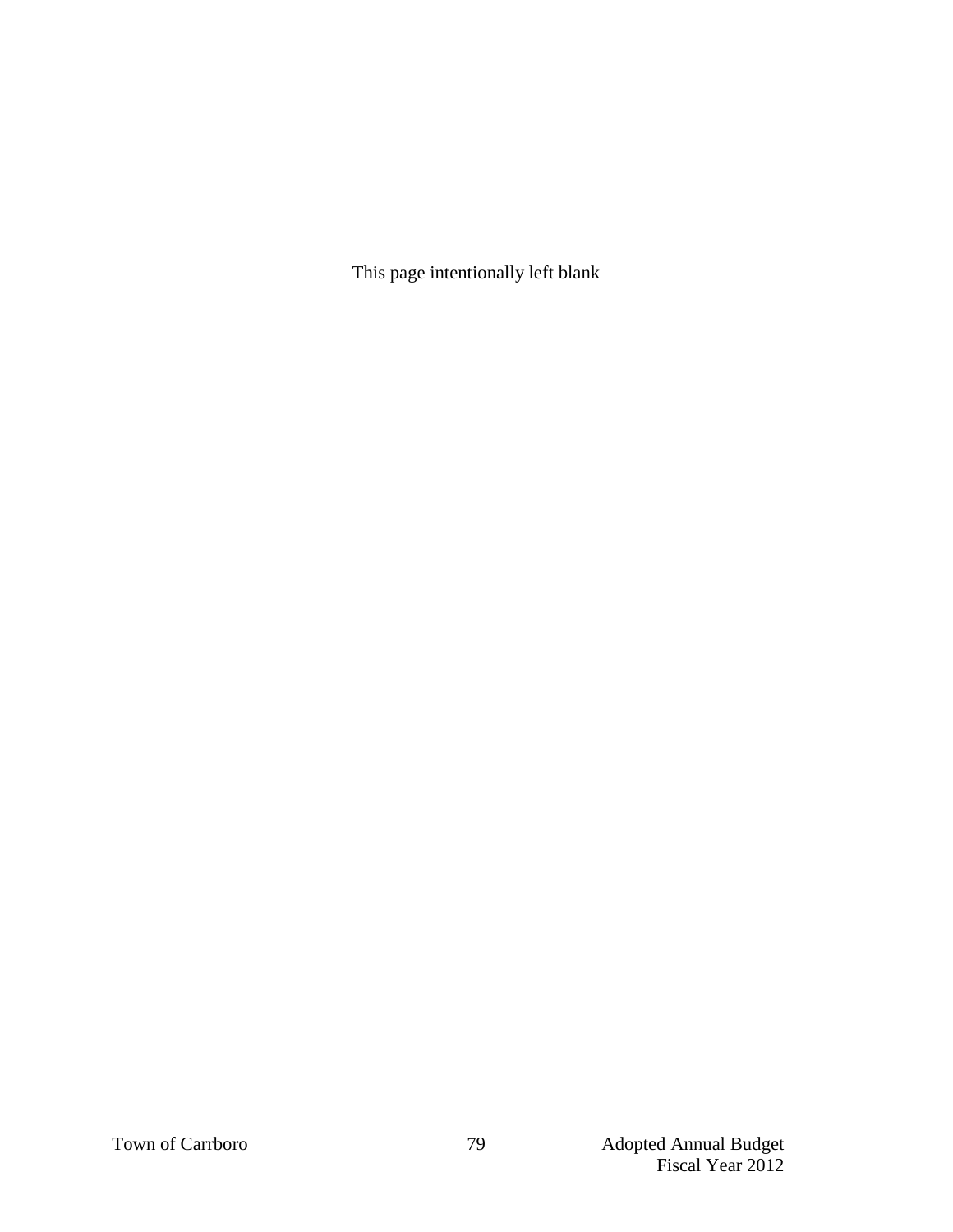# **TOWN CLERK**

#### **PURPOSE**

The Town Clerk prepares Board of Aldermen meeting agendas and minutes and makes them available to citizens and town staff; maintains official town documents; prepares and makes available updates to the Town Code and provides support for the Mayor and Board of Aldermen.

### **Goals**

- Serve the Board and the public by facilitating the production of meeting agendas and minutes in a clear, timely fashion.
- Provide complete, accurate, and error free minutes to the Board of Aldermen so they can be approved without amendments.
- Maintain and organize official town documents, including the Town Code and all Town Contracts, for the use of the Board, staff, and the public.
- Provide multiple public access points for all minutes and agendas.
- Increase the use of available technology in storage and retreiveal of all town documents.

# **Services provided & activities**

- Prepares minutes and agendas of Board of Aldermen meetings and makes these documents available electronically through the Town's website and stores the documents permanently.
- Posts video and audio of all Board of Aldermen meetings to the website.
- Maintains updated Town Code and posts on the town website.
- Maintains an accurate record of all ordinances approved by the Board of Aldermen.
- Prepares and distributes the monthly Calendar of Meetings.
- Prepares the Calendar of Agenda Items for review by the Town Manager.
- Maintains a roster of advisory boards and commissions and facilitates the application and appointment process.
- Plans the annual advisory board recognition dinner.
- Researches town records upon request.
- Indexes and stores all Town Contracts and/or agreements.

#### **Upcoming Fiscal year objectives**

- To increase the available minutes and agendas on the website from 12% of all prior years to 20%.
- To increase the number of electronically indexed contracts from 2% to 20%.
- To continue scanning back-up files for pre-1998 Board of Aldermen's meetings and make them searchable on the town's website.
- To increase the number of scanned contracts from 0% to 5%.
- To maintain a low percentage of minutes require amendments prior to approval.

- Scanned backup files of Board of Aldermen's meetings and made them available on the Town's website.
- Provided updates to Town Code and to Information Technology Division (IT) for posting on the Town's website within two weeks of adoption.
- Transferred from IT, to the Town Clerk, the role of posting agendas and video to the Town's website.
- Began electronically indexing Town Contracts and Agreements.
- Provided error free minutes to the Board of Aldermen for 94% of the meetings.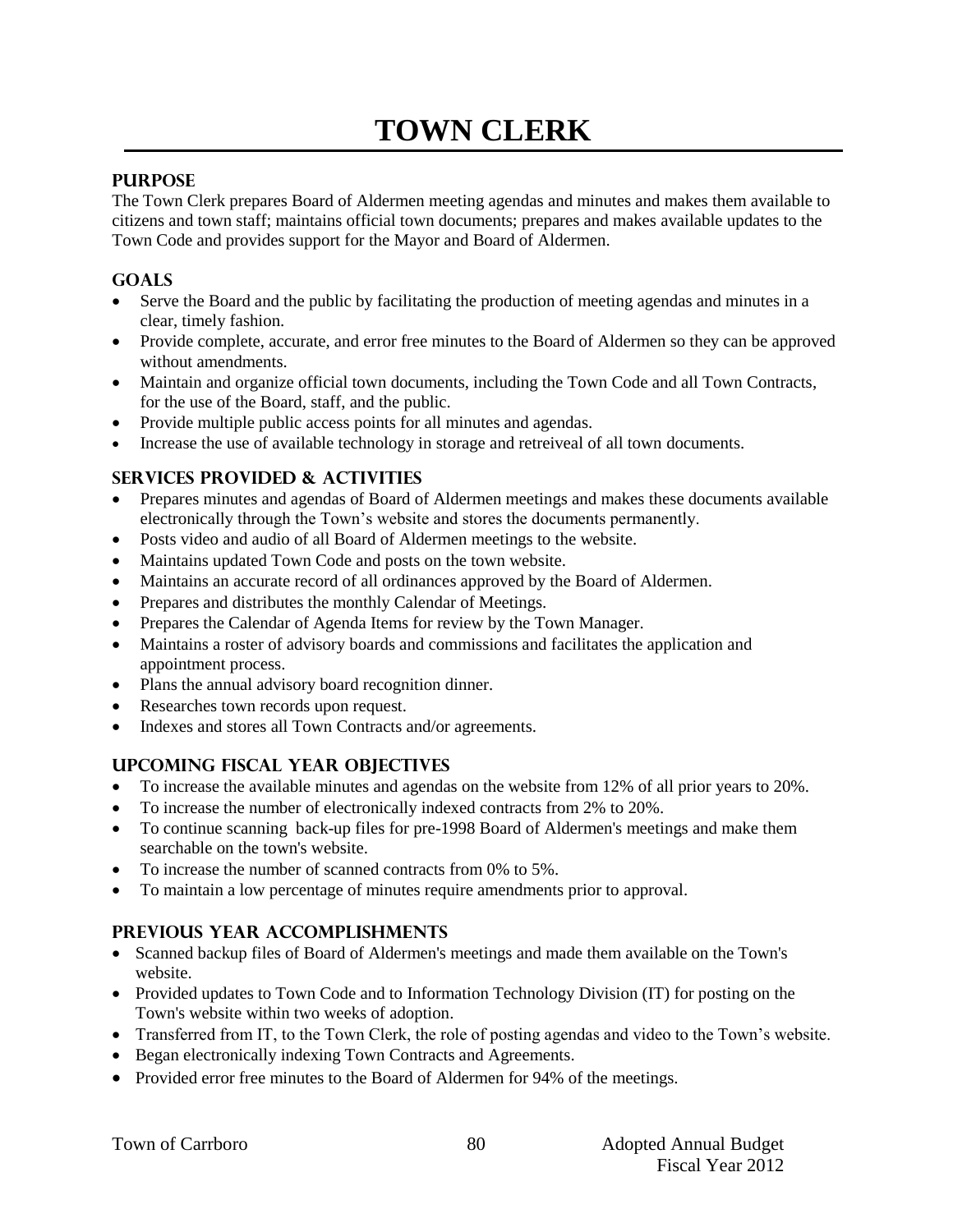#### **Budget summary TOWN CLERK - DEPARTMENTAL TOTAL**

|                   | 2008-09<br><b>ACTUAL</b> | 2009-10<br><b>ACTUAL</b> | 2010-11<br><b>ADOPTED</b><br><b>BUDGET</b> | 2011-12<br><b>ADOPTED</b><br><b>BUDGET</b> | % CHANGE<br>2011/12 FROM<br>2010/11 |
|-------------------|--------------------------|--------------------------|--------------------------------------------|--------------------------------------------|-------------------------------------|
| <b>SUMMARY</b>    |                          |                          |                                            |                                            |                                     |
| PERSONNEL.        | 101,702                  | 108,132                  | 99,570                                     | 71,670                                     | $-28%$                              |
| <b>OPERATIONS</b> | 9.246                    | 8.287                    | 15,300                                     | 16.450                                     | 8%                                  |
| CAPITAL OUTLAY    |                          | $\overline{\phantom{a}}$ | $\overline{\phantom{0}}$                   | $\overline{\phantom{0}}$                   | <b>O%</b>                           |
| <b>TOTAL</b>      | 110,947                  | 116,419                  | 114,870                                    | 88,120                                     | $-23%$                              |

|                                       | <b>FY2008-09</b> | FY2009-10 | <b>FY2010-11</b> | FY2011-12 |
|---------------------------------------|------------------|-----------|------------------|-----------|
| <b>AUTHORIZED PERMANENT POSITIONS</b> |                  |           |                  |           |
| <b>FULL-TIME POSITIONS</b>            |                  |           |                  |           |
| <b>PART-TIME POSITIONS</b>            |                  |           |                  |           |
| <b>TOTAL</b>                          |                  |           |                  |           |

#### **Changes in budget from prior year adopted budget**

The personnel budget decrease in the Town Clerk's budget is due to personnel change. Operations budget includes more funding for training and conferences.

|                                            | FY2008-09     | FY2009-10     | FY2010-11        | FY2011-12        |
|--------------------------------------------|---------------|---------------|------------------|------------------|
| PERFORMANCE MEASURES                       | <b>ACTUAL</b> | <b>ACTUAL</b> | <b>ESTIMATED</b> | <b>PROJECTED</b> |
| # of Town Contracts on file with the       |               |               |                  |                  |
| <b>Town Clerk</b>                          | N/A           | N/A           | 1300             | 1450             |
| <b>Employee Hours Spent Electronically</b> |               |               |                  |                  |
| <b>Indexing Contracts</b>                  | N/A           | N/A           | 6                | 30               |
| % of Town Contracts Electronically         |               |               |                  |                  |
| Indexed                                    | N/A           | N/A           | 200              | 1000             |
| # of Board of Aldermen Minutes             |               |               |                  |                  |
| Prepared by Town Clerk                     | N/A           | N/A           | 33               | 33               |
| Employee Hours Per Set of Aldermen         |               |               |                  |                  |
| Minutes Prepared                           | N/A           | N/A           | 200              | 205              |
| % of Aldermen Minutes Approved             |               |               |                  |                  |
| <b>Without Amendment</b>                   | N/A           | N/A           | 92%              | 90%              |
| % of Aldermen Minutes Prepared             |               |               |                  |                  |
| Within 7 Days of the Meeting and           |               |               |                  |                  |
| <b>Approved Without Amendment</b>          | N/A           | N/A           | 92%              | 90%              |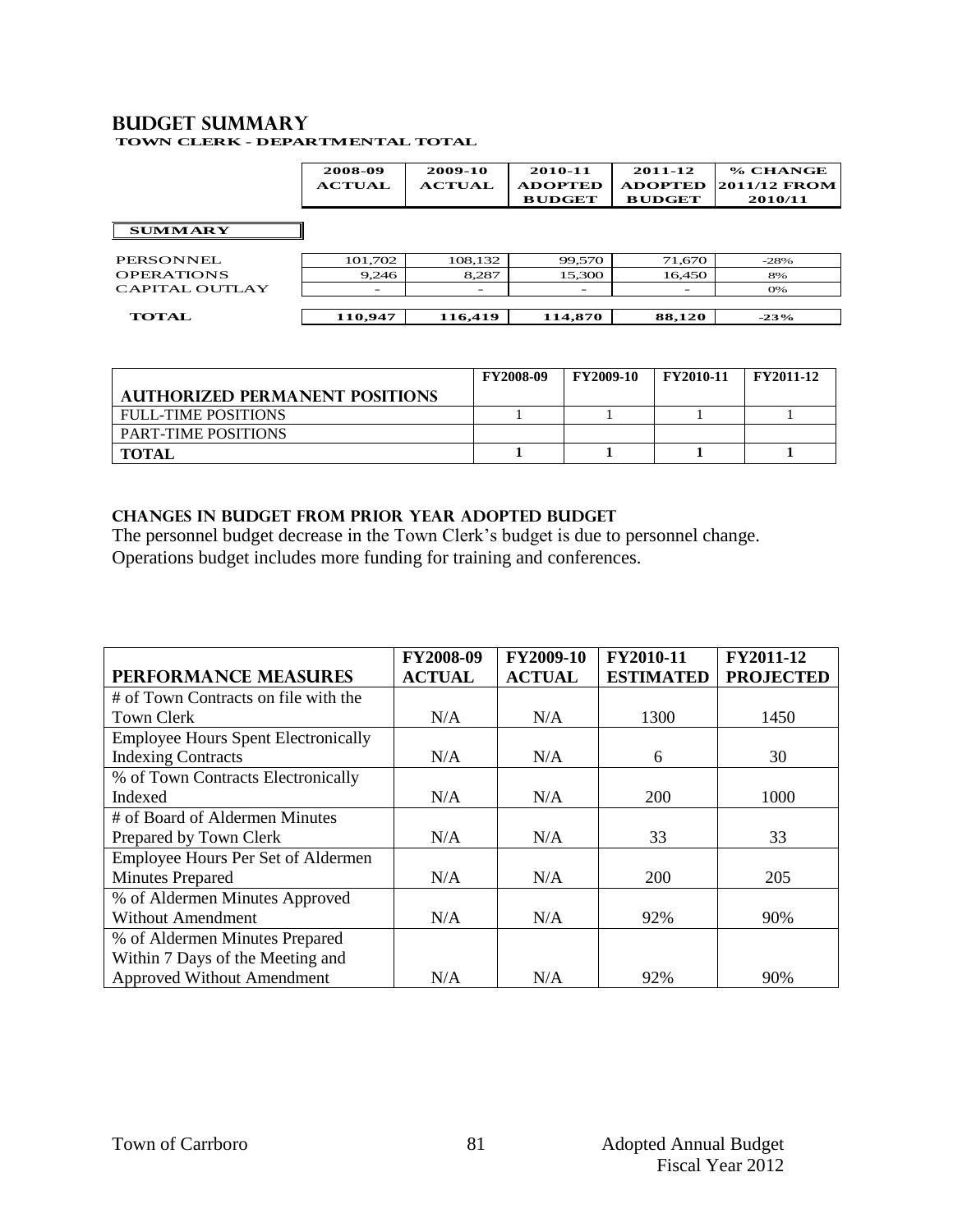# **MANAGEMENT SERVICES**

### **PURPOSE**

To provide financial management support for the delivery of town-wide services through the administration of financial, budget, payroll, accounts payables, billing and collections, and project development through best business practices.

### **SERVICES PROVIDED & ACTIVITIES**

- Coordinate the annual independent audit and CAFR.
- Coordinate development of operating and capital budgets.
- Provide financial reporting as required by state and federal law.
- Process payroll and accounts payables.
- Perform billing and collections for privilege license applications; dumpster billing; and other various Town delivered services.
- Manage cash and investments to ensure sufficient cash is available to pay current obligations and that idle cash is invested in accordance with state law.
- Issues purchase orders for goods and services, solicits bids, and manages procurement card program.
- Manage risk and insurance program, including claims management, general liability, police, and public officials, and auto/property liability.

#### **GOALS**

- To strengthen financial accountability throughout the organization.
- To accurately process and record all transactions.
- To make financial information available to decision makers on a regular and timely basis.
- To evaluate and implement strategies to utilize technology for increased operating efficiency, effectiveness, and cost savings.

# **UPCOMING FISCAL YEAR ACTIVITIES**

- Issue Bond Anticipation Note to continue financing sidewalk and greenways construction.
- Financing for vehicles and equipment replacement.
- Increase awareness throughout the organization on the use of MUNIS financial system.
- Continue to identify strategies for streamlining administrative processes.
- Review and update policies and procedures.
- Coordinate annual audit.
- File required compliance reports with state and/or federal agencies.
- Continue to review opportunities for local purchasing.

#### **PREVIOUS YEAR ACCOMPLISHMENTS**

- Completed successful audit for year ending June 30, 2010 with no audit findings.
- Received Distinguished Budget Presentation Award from the Government Finance Officers Association.
- Received Certificate of Achievement for Excellence in Financial Reporting from the Government Finance Officers Association.
- Received a three year extension of general obligation bond authority to November 10, 2013.
- Issued a seventh Bond Anticipation Note financing for sidewalk and greenways construction.
- Implemented new banking services contract.
- Coordinated two successful public auctions for the sale of surplus property.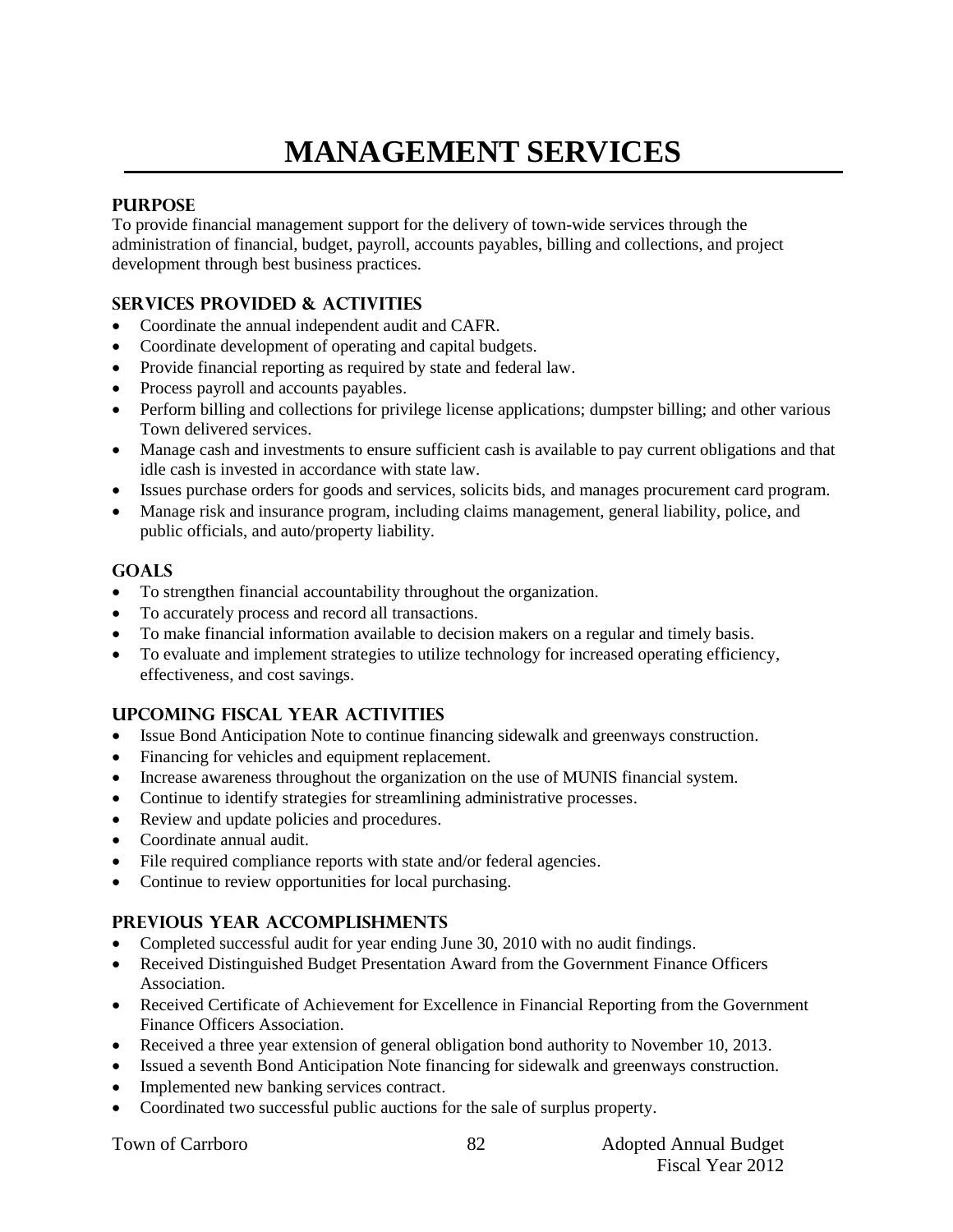#### **Budget summary MANAGEMENT SERVICES - DEPARTMENTAL TOTAL**

| 2008-09       | 2009-10       | 2010-11        | 2011-12       | % CHANGE                           |
|---------------|---------------|----------------|---------------|------------------------------------|
| <b>ACTUAL</b> | <b>ACTUAL</b> | <b>ADOPTED</b> |               | $\mid$ ADOPTED $\mid$ 2011/12 FROM |
|               |               | <b>BUDGET</b>  | <b>BUDGET</b> | 2010/11                            |

#### **SUMMARY**

| <b>TOTAL</b>      | 906.855                  | 922.732 | 1.012.742 | 1.001.601                | $-1\%$    |
|-------------------|--------------------------|---------|-----------|--------------------------|-----------|
|                   |                          |         |           |                          |           |
| CAPITAL OUTLAY    | $\overline{\phantom{a}}$ | ۰.      |           | $\overline{\phantom{a}}$ | <b>O%</b> |
| <b>OPERATIONS</b> | 473.687                  | 475,443 | 544.879   | 537.234                  | $-1\%$    |
| PERSONNEL.        | 433.169                  | 447.289 | 467,863   | 464.367                  | $-1\%$    |
|                   |                          |         |           |                          |           |

|                                       | <b>FY2008-09</b> | <b>FY2009-10</b> | <b>FY2010-11</b> | <b>FY2011-12</b> |
|---------------------------------------|------------------|------------------|------------------|------------------|
| <b>AUTHORIZED PERMANENT POSITIONS</b> |                  |                  |                  |                  |
| <b>FULL-TIME POSITIONS</b>            |                  |                  |                  |                  |
| <b>PART-TIME POSITIONS</b>            |                  |                  |                  |                  |
| <b>TOTAL</b>                          |                  |                  |                  |                  |

### **changes in budget from prior year adopted budgeT**

The decreases in the Management Services Department include salary changes associated with turnover and contractual services.

| <b>PERFORMANCE MEASURES</b>            | <b>FY2008-09</b><br><b>ACTUAL</b> | FY2009-10<br><b>ACTUAL</b> | <b>FY2010-11</b><br><b>ESTIMATED</b> | FY2011-12<br><b>PROJECTED</b> |
|----------------------------------------|-----------------------------------|----------------------------|--------------------------------------|-------------------------------|
|                                        |                                   |                            |                                      |                               |
| Provide quarterly financial and budget |                                   |                            |                                      |                               |
| status report to Manager and           |                                   |                            |                                      |                               |
| <b>Department Heads</b>                | N/A                               | N/A                        | N/A                                  | 4                             |
| Close each accounting period           |                                   |                            |                                      |                               |
| according to schedule                  | N/A                               | N/A                        | 12                                   | 12                            |
| Process payroll for Town employees     |                                   |                            |                                      |                               |
| according to schedule                  | N/A                               | N/A                        | 26                                   | 26                            |
| Develop an annual budget that          |                                   |                            |                                      |                               |
| qualifies for GFOA Distinguished       |                                   |                            |                                      |                               |
| <b>Budget Presentation Award</b>       |                                   |                            |                                      |                               |
| Issue a CAFR that qualifies for the    |                                   |                            |                                      |                               |
| <b>GFOA Certificate of Achievement</b> |                                   |                            |                                      |                               |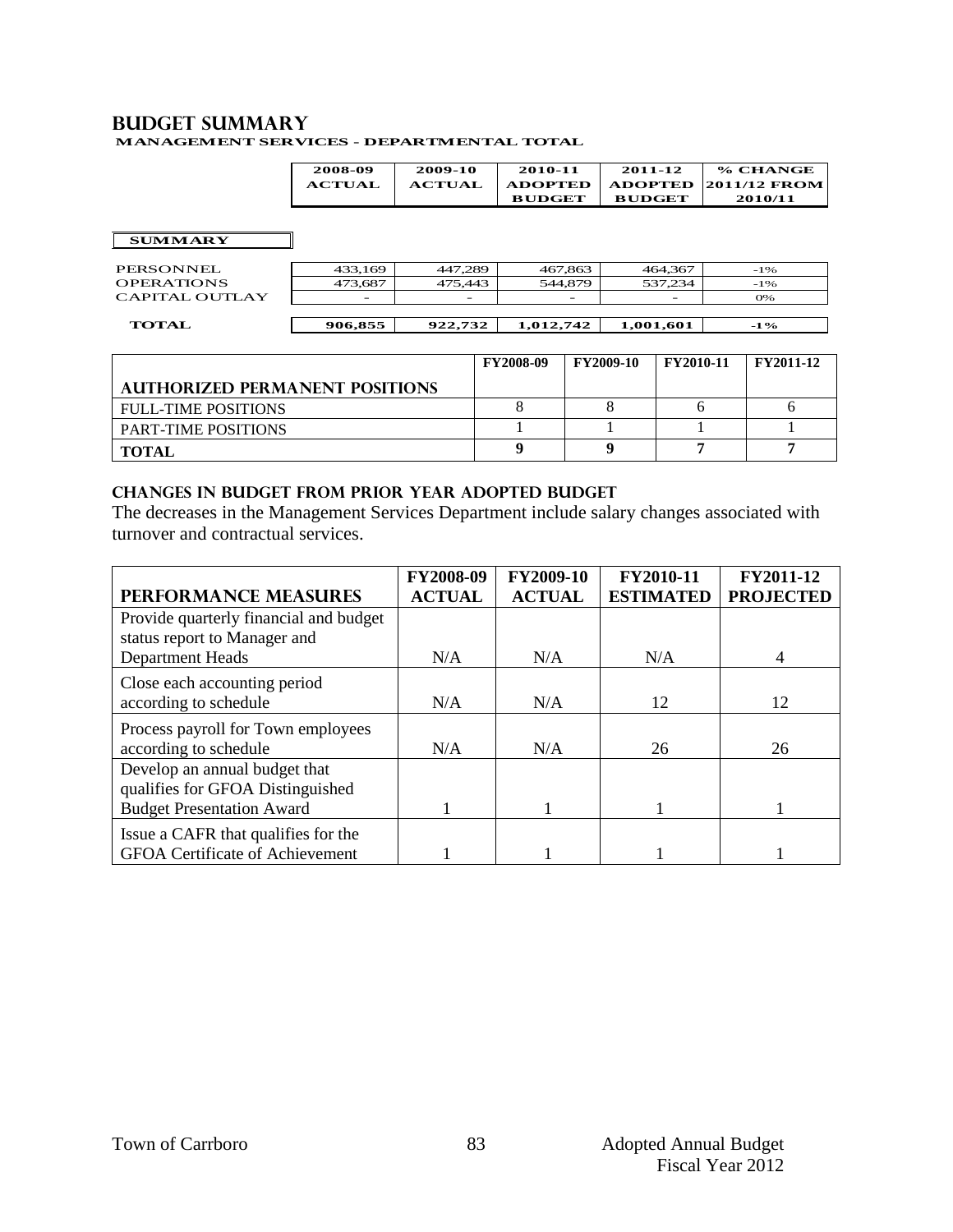# **HUMAN RESOURCES**

#### **PURPOSE**

Partner with the management team to recruit, hire, develop, and retain a highly qualified diverse staff dedicated to delivering exemplary customer service and to creating an atmosphere of positive employee relations that focuses on the health and well-being of all employees.

# **GOALS**

- Provide rewarding equal employment opportunities conducive to attracting applicants and retaining employees who have the education and experience commensurate with the position requirements.
- Focus on efforts to maintain positive employee relations through training, communication, and better together initiatives.
- Seek ways to improve and/or maintain a competitive and affordable fringe benefits package.
- Maintain a pay and position classification plan that is competitive with the external market while providing internal equity.

# **SERVICES PROVIDED & ACTIVITIES**

- Advertises vacant positions, receives and screens employment applications, and assists departments with the hiring process.
- Conducts new employee orientations, including benefits enrollment sessions and surveys.
- Administers benefits program, including counseling all employees on benefits plan(s) and options.
- Sponsors munch-n-learn wellness activities.
- Counsels supervisors and employees on performance issues.
- Conducts salary surveys.
- Provides staff development training to employees.
- Assists departments with personnel and employee relations issues.
- Administers and monitors the performance evaluation process.
- Keeps supervisors and department heads abreast of legislative changes and guidelines that affect personnel administration.
- Maintains confidential personnel files in accordance with the General Statutes and completes reports according to state and federal regulations.

# **UPCOMING FISCAL YEAR OBJECTIVES**

- Continue to promote and support the Better Together Initiative in a manner that increases employee morale and staff participation.
- Collaborate with Management Services to enhance human resources and payroll operations and procedures using the MUNIS Financial System.
- Assist the Safety Committee and the Fire Marshal in providing the required safety training for employees.
- Provide wellness education opportunities to staff and explore the use of incentives to boost participation in wellness events.
- Work with the Information Technology Division to provide onsite computer training opportunities.
- Continue to review and update human resources policies for compliance with federal and state laws.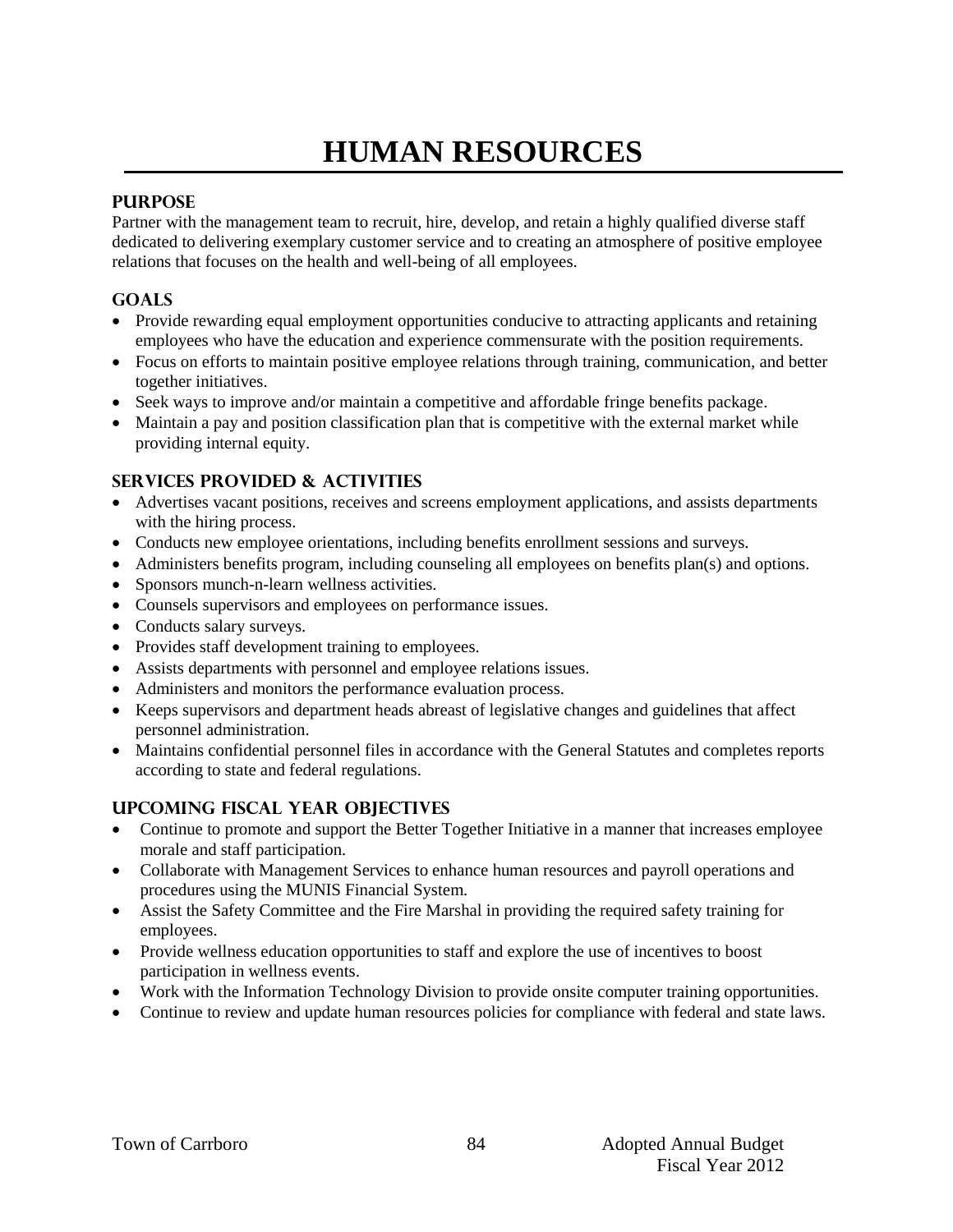# **PREVIOUS YEAR ACCOMPLISHMENTS**

- Fulfilled the criteria to renew certifications in the International Personnel Management Association and the Society for Human Resource Professionals.
- Worked with the Town Manager in the recruitment and selection process of four department heads.
- Provided customer service and supervisory training to staff.
- Joined other employees in presenting the Better Together Initiative at the conference of the NC Association of City and County Managers.
- Sponsored flu shot clinic.
- Coordinated the Combined Giving Campaign.
- Sponsored employee recognition and appreciation activities and hosted employee potluck luncheons.
- Assisted with the Better Together Retreat, served on the project leadership team, and a strategy group.
- Served as President of the School of Government Municipal and County Alumni Association.
- Served on the Board of Directors for the Organization of Municipal Personnel Officers.
- Attended human resources training conferences and seminars.
- Conducted new employee orientation sessions and benefits enrollment seminars.
- Assisted in the resolution of numerous employee relations matters.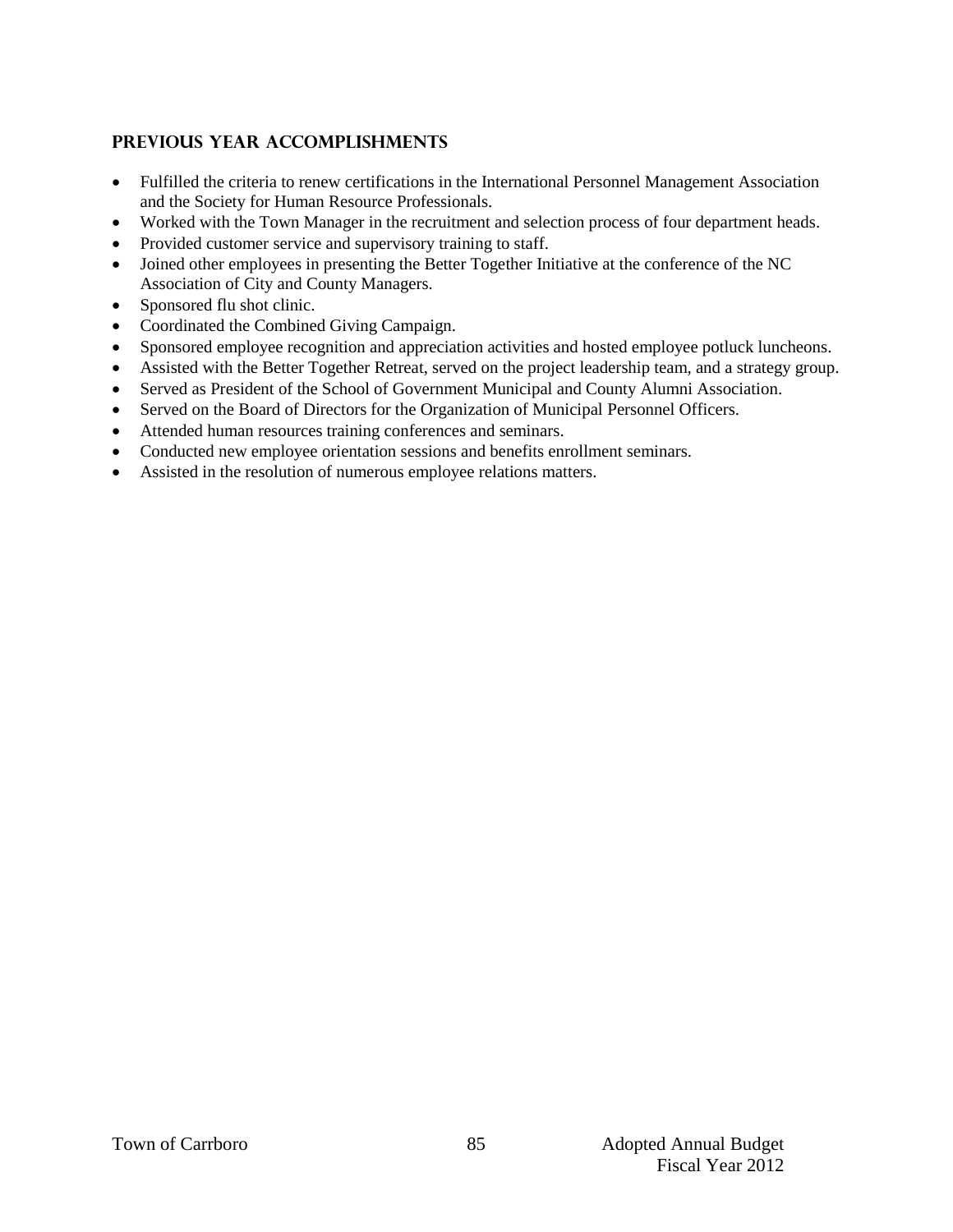#### **Budget summary HUMAN RESOURCES- DEPARTMENTAL TOTAL**

| 2008-09 1 | -2009-10 | 2010-11       | 2011-12                                   | <b>% CHANGE</b> |
|-----------|----------|---------------|-------------------------------------------|-----------------|
|           |          |               | ACTUAL ACTUAL ADOPTED  ADOPTED  2012 FROM |                 |
|           |          | <b>BUDGET</b> | <b>BUDGET</b>                             | 2011            |

#### **SUMMARY**

| PERSONNEL             | 273,821           | 286,713                  | 311,207                  | 313,061           | 1%    |
|-----------------------|-------------------|--------------------------|--------------------------|-------------------|-------|
| <b>OPERATIONS</b>     | 72.621            | 47,408                   | 63,170                   | 63,670            | 1%    |
| <b>CAPITAL OUTLAY</b> | $\qquad \qquad -$ | $\overline{\phantom{0}}$ | $\overline{\phantom{0}}$ | $\qquad \qquad -$ | 0%    |
|                       |                   |                          |                          |                   |       |
|                       |                   |                          |                          |                   |       |
| <b>TOTAL</b>          | 346,442           | 334.121                  | 374,377                  | 376,731           | $1\%$ |

|  | $\vert$ 346.442 $\vert$ 334.121 $\vert$ 374.377 $\vert$ | 376,731 |  |
|--|---------------------------------------------------------|---------|--|

|                                       | <b>FY2008-09</b> | <b>FY2009-10</b> | <b>FY2010-11</b> | <b>FY2011-12</b> |
|---------------------------------------|------------------|------------------|------------------|------------------|
| <b>AUTHORIZED PERMANENT POSITIONS</b> |                  |                  |                  |                  |
| <b>FULL-TIME POSITIONS</b>            |                  |                  |                  |                  |
| <b>PART-TIME POSITIONS</b>            |                  |                  |                  |                  |
| <b>TOTAL</b>                          |                  |                  |                  |                  |

# **changes in budget from prior year adopted budget**

The increase in the Human Resources budget is due to increased costs for health insurance and retirement contributions.

|                                      | FY2008-09     | <b>FY2009-10</b> | FY2010-11        | FY2011-12        |
|--------------------------------------|---------------|------------------|------------------|------------------|
| PERFORMANCE MEASURES                 | <b>ACTUAL</b> | <b>ACTUAL</b>    | <b>ESTIMATED</b> | <b>PROJECTED</b> |
| <b>Employee Turnover Rate</b>        | 7.8%          | 6.1%             | 7.4%             | 7%               |
| Probationary Completion Rate         | 91.7%         | 100%             | 100%             | 100%             |
| Average # of applications received   |               |                  |                  |                  |
| per recruitment cycle                | 58            | 70               | 64               | 95               |
| Average # of days from position      |               |                  |                  |                  |
| post to date of hire                 | 92            | 78               | 50               | 92               |
| $#$ Training $&$ other informational |               |                  |                  |                  |
| sessions                             | 19            | 28               | 21               | 24               |
| % of Commercial Drivers Passing      |               |                  |                  |                  |
| Random Alcohol and Drug Testing      | 100%          | 100%             | 100%             | 100%             |
| # of new employees actively          |               |                  |                  |                  |
| participating in the Better Together |               |                  |                  |                  |
| Initiative                           | n/a           | n/a              | n/a              | 5                |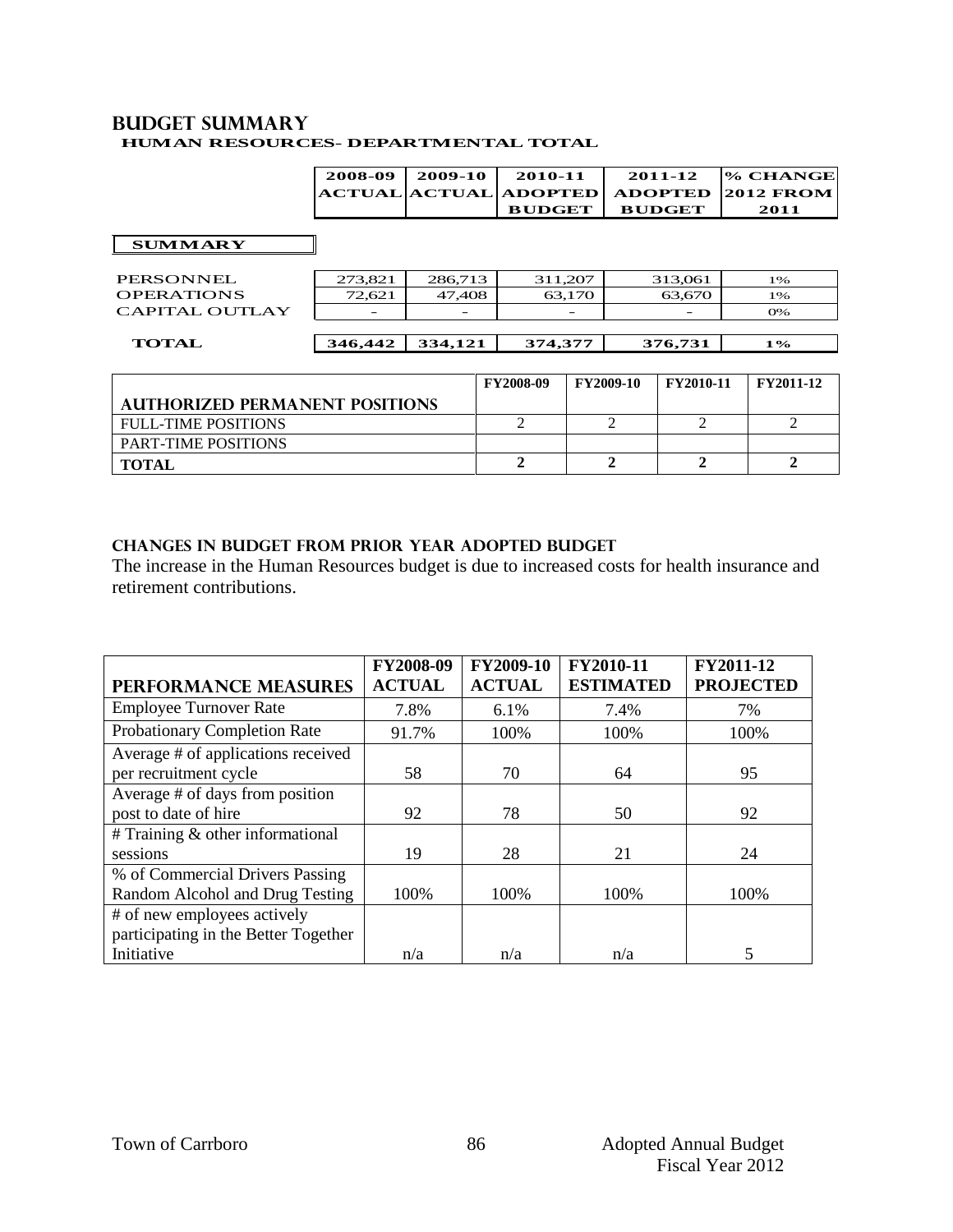This page intentionally left blank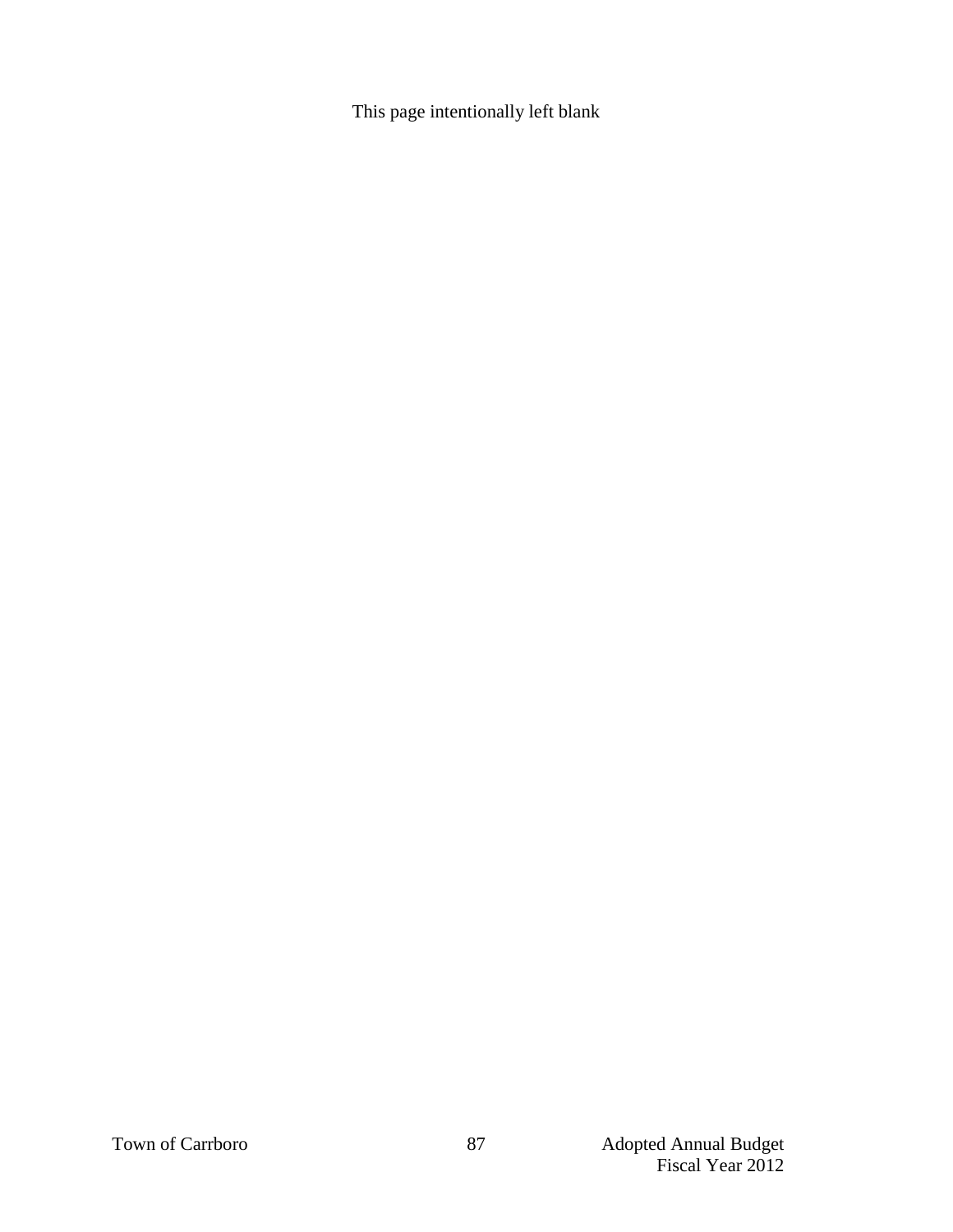# **INFORMATION TECHNOLOGY**

#### **PURPOSE:**

Information Technology provides the highest quality technology-based services in the most cost-effective manner to increase the efficiency and effectiveness of Town services. This is accomplished in a spirit of customer service, partnership, and consultation with our stakeholders, which fosters a customer-focused environment that integrates people, processes, and technology.

#### **Goals**

- To provide the technology to enhance the delivery of Town services and to increase the access to and the quality of vital government data.
- To partner with our customers to understand their business processes and needs and then identify activities that can be effectively streamlined through the application of technology in a manner that is cost-effective, convenient and satisfactory.
- To align technology to business processes throughout Town government.

# **Services provided & activities**

- Provide technology support services for computer, voice and web presence to all departments.
- Provide technology project support and management for departments.
- Manage ongoing departmental applications and Town operating system upgrades, patching and security.
- Maintain a replacement cycle for desktops and emergency services mobile computers through ongoing replacement cycles of aging inventory.
- Facilitate the collection, storage, security and integrity of electronic data while ensuring appropriate access.
- Provide, maintain and upgrade a reliable, scalable and secure infrastructure.
- Maintain reliable historical data backups for discrete data loss incidents and catastrophic events.
- Maintain, expand and upgrade Town wide phone system.
- Provide technology purchasing expertise to all departments.

# **Upcoming Fiscal year objectives**

- Continue to work with the NCDOT on the IT fiber optic overlay with the upgrade of the traffic light system.
- Begin advanced authentication implementation for NCIC/DCI access.
- Core network infrastructure (physical and logical) re-organization and upgrade.
- Investigate (potentially implement) PD patrol car in car video system.

- Core network firewall upgrade/replacement and minor firewall replacements.
- Assist the Fire Department in deploying technology for the new fire station.
- Deployment/Upgrade of latest network directory infrastructure.
- Various departmental application upgrades and related hardware upgrades.
- Email system major upgrade, webmail upgrade, archiving and email security enhancement.
- Implementation of new traffic counters.
- Implementation of Fire Department video conferencing for FD training initiatives.
- Assisted Management Services in banking services provider change.